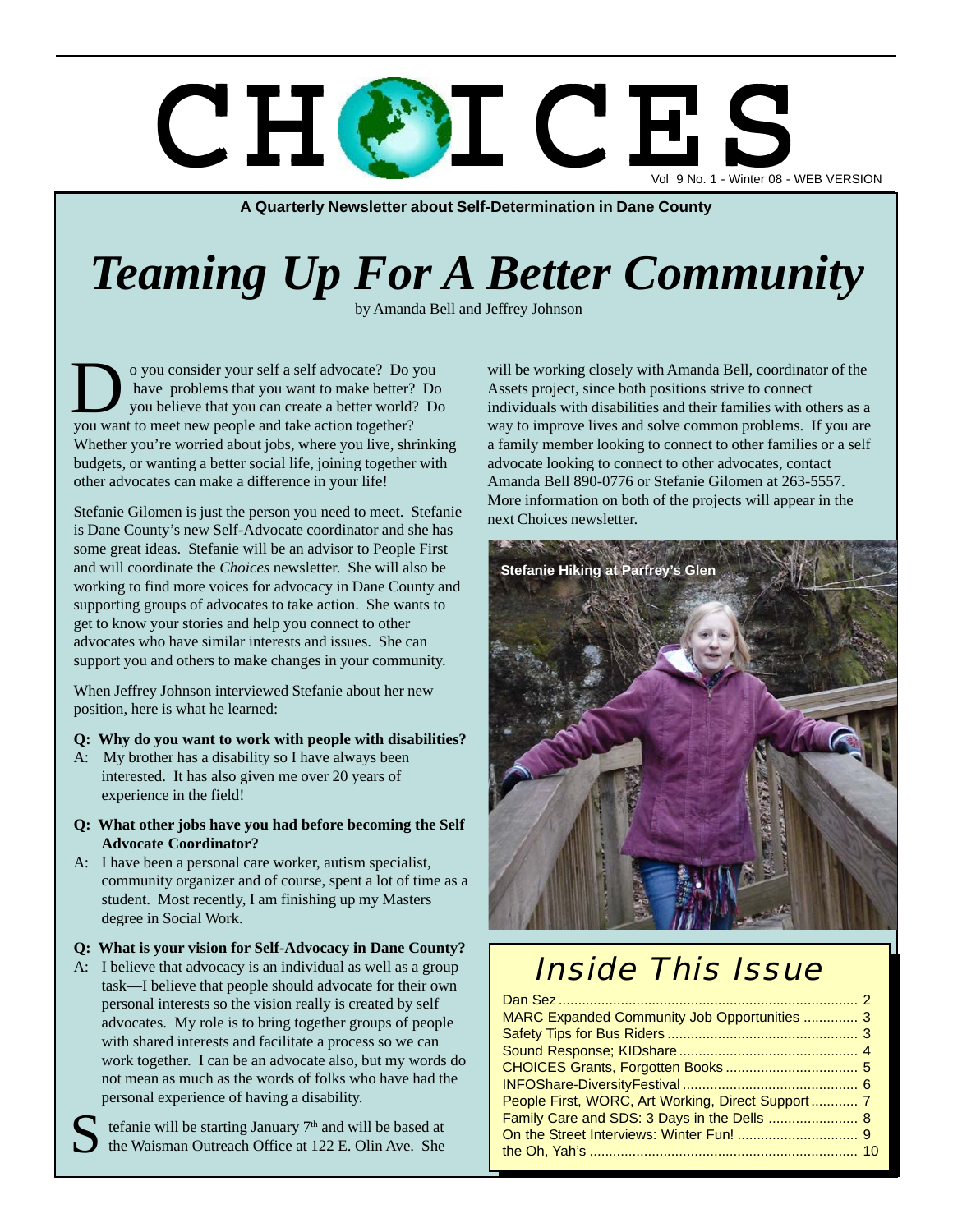

by Dan Rossiter, Manager Developmental Disabilities Services, Dane County

### **Dan Sez...**

Hey. If you remember back a few months, many of you had a chance to complete a survey that was put together by your provider agencies, County staff and Melissa Mulliken, an expert on doing surveys, among other things. The idea to do a survey came out of questions people had about where people with developmental disabilities wanted to work and live. Today, most people live with one or two other people with disabilities and work at individual jobs in the community.

But some people thought that a bunch of folks might want to live together and some thought the people might want to live alone. Some thought people want to work together in groups and others thought people want individual jobs. So someone said, "let's ask the people and their guardians!"

Melissa sent out surveys to everyone who receives services and everyone who is waiting for services (over 1300 surveys). And she also sent out surveys to all guardians (about 800). She got a whole bunch back. About 500 came from people with disabilities and 400 came from guardians. So, what did you all tell us? Well, most of you seem pretty darn happy both with where you live and where you work. Except for people on the waiting list who weren't as happy. I don't blame them, do you?

Then some really hard questions were asked about what you might be willing to give up. Most people didn't want to give up anything, but if they had to, over half said they would be ok with another roommate. Less than 25% of the people receiving services said they could be happy with three or more roommates. Guardians were more willing to have more roommates (not for themselves; for their ward).

When it came to work, it was about equal between people and guardians. Around 42% felt that they could accept less coaching or more group work.

 This is only some of the information that we can get out of the surveys. As we look at them further, we hope that we can learn more about what you want and what you can accept.

We really thank all of you who did take the time to complete the survey. It is truly appreciated. And in the mean time…

*HAPPY HOLIDAYS!*

## **MARC Expands Community Job Opportunities**

by Randy Klein, Executive Director, MARC-West

Since November of 2005 an exciting opportunity has been available to people with disabilities in Dane County, Wisconsin. A program has been established by Congress that allows Community Rehabilitation Programs (CRP) to pursue Federal contracts. MARC has since become a CRP. So what does this mean for people with disabilities? It means if you have a qualifying disability you will be able to become employed in contracts that are established at federal wage pay levels.

MARC has been actively working on making this process available since 2004. On November 5, 2005 eight people with disabilities began their jobs at a local airbase, thus sprouting the first group of federal pay level jobs. In addition to the excellent wage of \$8.97-\$10.67 per hour, employees also receive an additional \$3.16 per hour for health and welfare. MARC has also got contracts for jobs at the USDA Cereal Crops Research Unit and the Kastenmeier Federal Courthouse. More than 20 people with disabilities have enjoyed the benefits of these positions.

Federal Contracts that have an approaching renewal date are monitored by MARC. If MARC believes that a group of candidates can be assembled to fulfill the contract, then MARC will request the opportunity and initiate project development. The most attractive part of these contracts is that once the contract is given to a CRP, the CRP keeps the contract as long as the service is needed by the government and the CRP can perform the requirements of the contract. This leads to very stable and dependable employment.

With unemployment and underemployment for people with disabilities around the 70% range (nationally), this opportunity presents exciting potential for the Dane County region. Job coaches/supervisors are available on site during the time periods that services are performed. An important component to all of this is that these jobs are well integrated and received.

**So what does the future hold for additional opportunities?** MARC has identified potential projects that could present opportunities in the future. With identifying the needs of a contract the process takes about nine months before employees are hired.

MARC currently has the ability to begin start up of 1-2 contracts per year. As a CRP we will have the ability to work with people that have a wide range of disabilities. MARC would also be able to employ veterans that have served in the military and meet the requirements of enrolling in the program.

**Who are the contacts at MARC?** MARC West Director Randy Klein and MARC Mt Horeb Director Bob Halford have managed a team approach for securing federal contracts. By having a team approach





CHOICES is sponsored by Dane County Dept. of Human Services-Adult Community Services Division *1202 Northport Drive Madison WI 53704*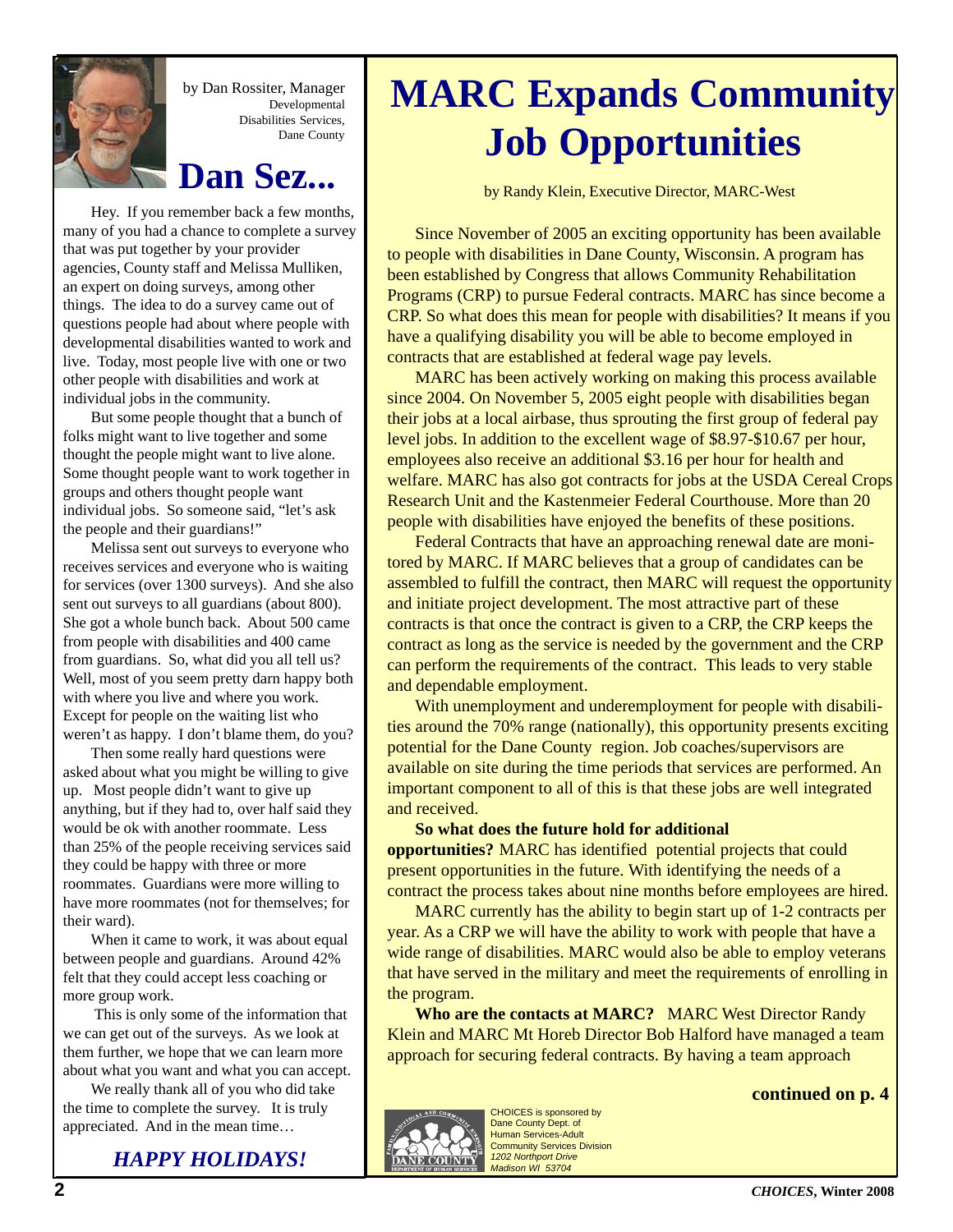## **T** Safety Tips <sup>for</sup> Bus Riders™ **from Mobility Training and Independent Living, Inc.**

- **1.** Carry a Rider Information Card (with bus route information) written on an index card for reference during bus travel.
- **2.** If you have questions about your bus route, **ASK A BUS DRIVER FOR HELP** not other people.
- **3.** When walking in the community, try to cross streets at lighted intersections whenever possible.
- **4.** Always wait for your bus at the bus stop area and in the shelter if one is available.
- **5.** At **TRANSFER POINTS:** Watch for incoming bus traffic and wait in the central area away from the curbs. Do not run in the transfer point when approaching a bus.Pay attention to approaching buses.
- **6. DO NOT** wander away from the bus stop for any reason.
- **7.** Try not to talk too much with other people while waiting for your bus to arrive. It is important to pay attention to approaching buses, especially at Transfer Points.
- **8.** Keep your bus pass, tickets or money put away until you get on the bus.
- **9. DO NOT** show your bus pass, tickets, transfers or money to anyone; they could easily be stolen.
- **10.** Sit toward the front of the bus if possible, so you can more easily see where you are going and also ask the driver questions if needed.
- **11. DO NOT** give your full name, address, or phone number to other people while you are riding a bus or in the community. In an **EMERGENCY** this information can be given to the bus driver.
- **12. BRING A CELL PHONE with you if you have one**. Important contact numbers should be programmed into the phone so you can easily call if you need help.
- **13. DO NOT EVER** go anywhere with/or accept a ride from anyone who is not a family member or staff person you know well.
- **14.** A **"SAFE LIST"** of people could be carried, if it is a list that can be easily read or recognized. This could be written on a 3x5 card that is laminated. This card may also include contact numbers.
- **15. DO NOT EVER** accept money or gifts from strangers or anyone you do not know well while in the community.
- **16.** If you have a question about your safety while traveling, please call someone on your "Safe List" of contacts, or ask a bus driver for help.





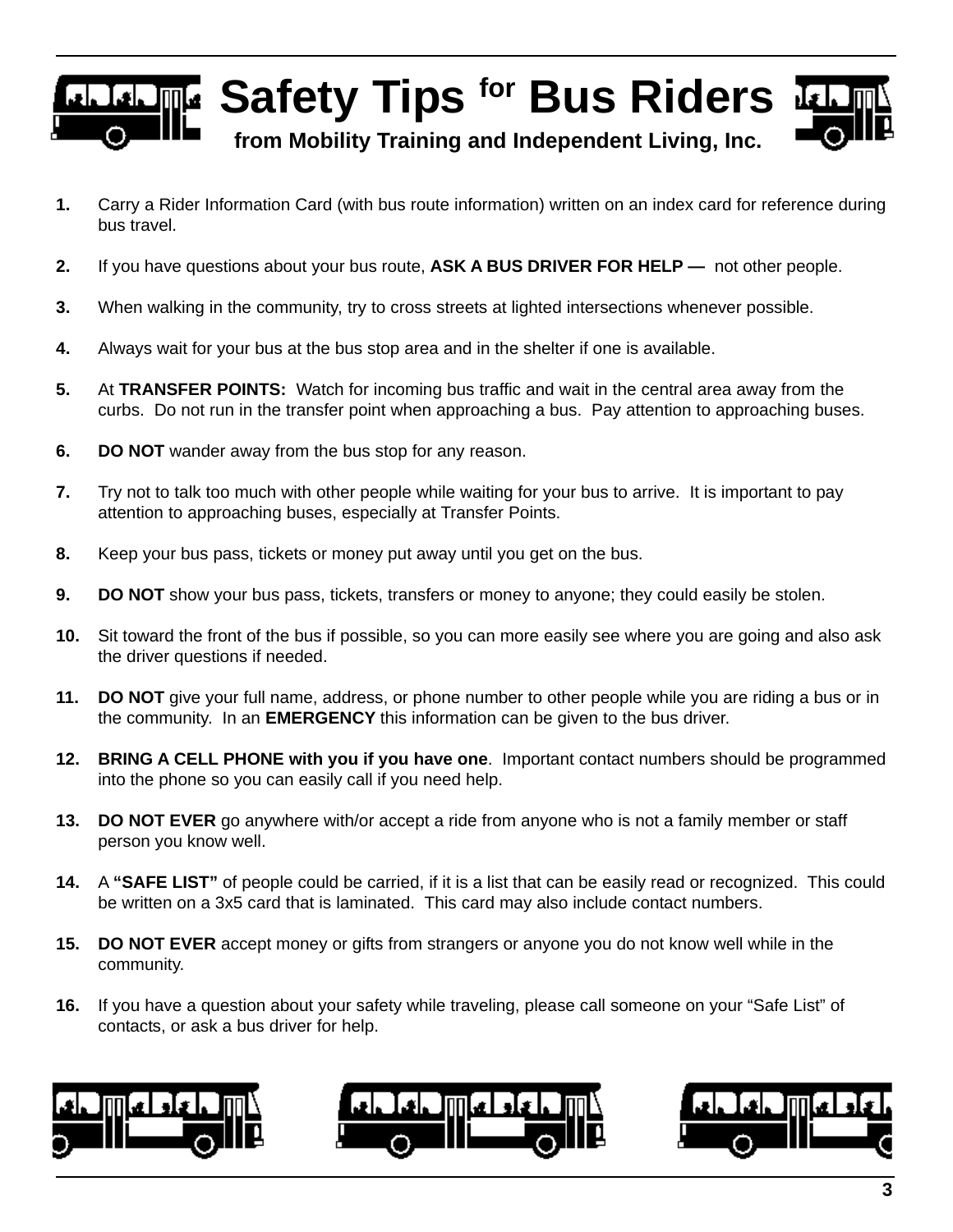### **MARC, continued from p. 2**



**Jennifer enjoying her job at the Kastenmeier US Courthouse**

towards monitoring contracts we can ensure that all line items of the contracts are addressed. The team approach also affords opportunities to multiple MARC locations. For individuals that have questions about this opportunity, Randy can be reached at 608-273-3630 and Bob can be reached at 608-437-5998.

**Planning?** MARC will continue its best efforts to bring job opportunities to the Madison region. As new contract opportunities are developed MARC will stay apprised of offerings. We are taking an approach of viewing services that the government purchases as well as products that we may be able to manufacture. Also in consideration are partnerships with existing businesses that currently have technologies to assist with the process of providing services or being part of the manufacturing.

The outlook for jobs in the Madison region appears good. With persistence and collaboration of agencies and funding sources the potential of expanding opportunities could continue to grow.

# # #

### **NEWS TO USE**

### **Recent DD Provider Agency Moves:**

**Arc-Dane County** is now located at: 6602 Grand Teton Plaza Madison WI 53719 Phone: 833-1199 Fax: 833-1307

**ARC-Wisconsin Disability Association** moved to 2800 Royal Avenue, Suite 209 Madison WI 53713 Phone: 222-8907 Fax: 222-8908

**Dungarvin-Wisconsin Inc.** is now located at: 2802 Coho Street, Suite 100, Madison WI 53713 Phone: 316-7680 Fax: 316-7685

#### **United Cerebral Palsy**

**of Greater Dane County** has moved to: 2801 Coho Street, Suite 300 Madison WI 53713 Phone: 273-4434 Fax: 273-3426

## **Sound Response Celebrates 5 Years**

by Chris Patterson

On July 9<sup>th</sup>, participants and staff of Sound Response gathered at Vilas Park for what's beginning to be an annual celebration. A good time was had by all who attended, as old and new friends visited on a hot summer day to enjoy some food and, of course, some good company. The picnic earmarked the 5<sup>th</sup> year of service that Sound Response provided to people in Dane County. For you history buffs, the first night of actual service was July  $5<sup>th</sup>$ , 2002. That night we supported 3 homes. Five years later, I will admit that the staff at SR was probably more nervous that night than those we supported. Like every agency, we have had our ups and downs, but 5 years later Sound Response is proudly supporting over 160 people. Over 100 people attended the event and everyone went home with door prizes donated by Madison area merchants. A few even went home with brand new televisions donated by one generous individual.

Sound Response has always strived to help people become more independent, and we hope we have met that goal for those on the program. On behalf of all of us at Sound Response, I would like to take this opportunity to thank all who have received support from Sound Response. Without your courage and willingness to try a new way of support, our success would not be possible. Thanks for the great turn out and a wonderful 5 years.

## **First Annual KIDshare**

*KIDshare is a learning day for providers and parents of children with disabilities in Dane County*

**KIDshare** is a new annual event to bring together people who work with children with disabilities. It's a time to be informed, challenged, and excited by new ideas for supporting kids. This is an opportunity to talk with others who do the same work you do.

The goal of this first Dane County KIDshare is to share innovative ideas and projects that enhance the full participation of youth with disabilities in meaningful school, work and community activities by creating opportunities for natural supports

KIDshare will be held on **Friday, February 1, 2008** from **9am-12 noon (check-in at 8:30 am)**

**Participants must pre-register by calling James at 265- 9440 x 440 before February 1.** The event will be held at the Lussier Heritage Center, 3101 Lake Farm Rd, Madison.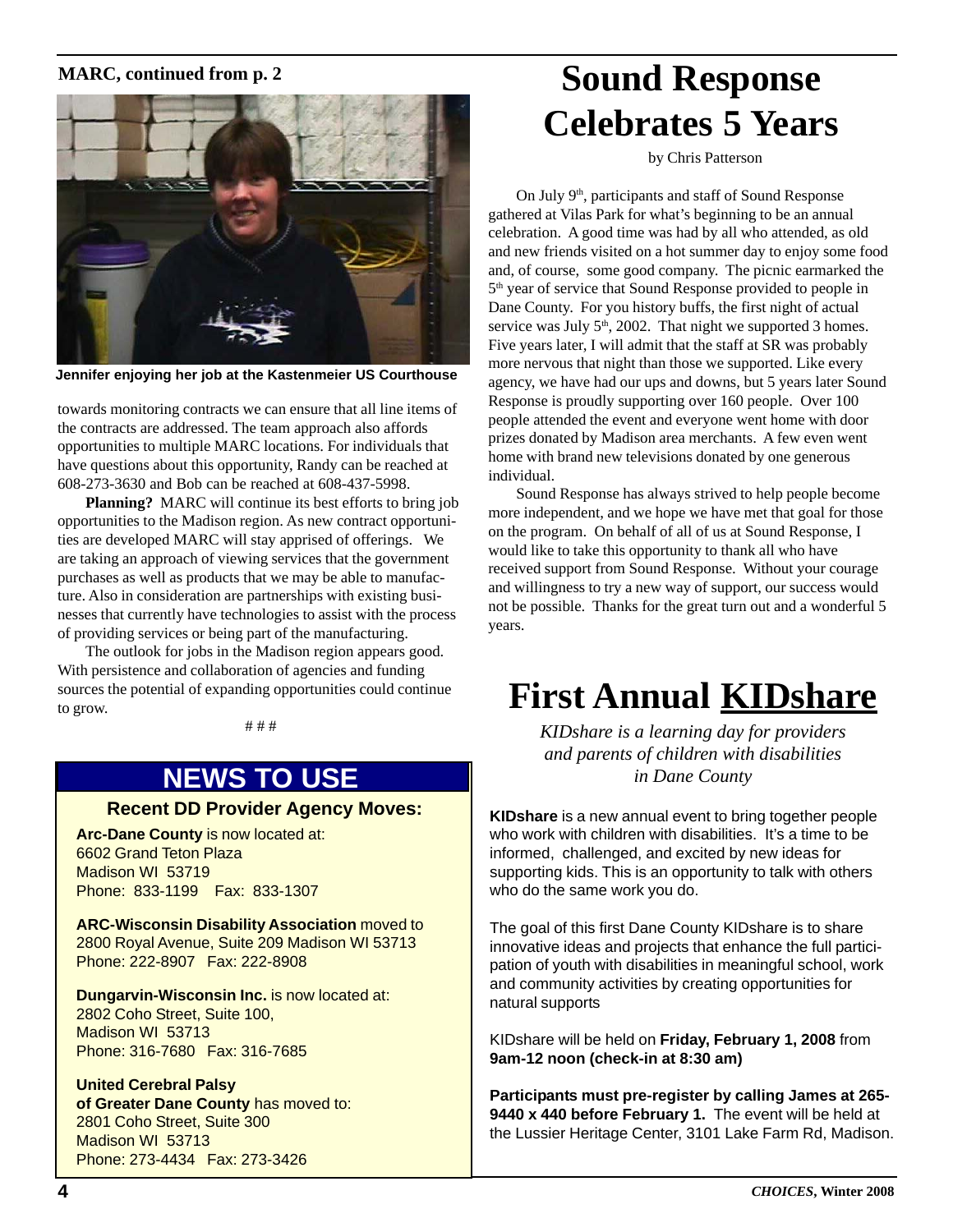### **Cool Crew Club (3C's) & Breakfast Club Receive CHOICES Grants**

#### by Matt Novinska

The 3C's (Cool Crew Club) and the Breakfast Club are monthly activities that individuals with developmental disabilities can tap into to build social connections! The main objective of these groups is to promote community inclusion. Both of these groups have become very successful and participants have made strong, long lasting connections.

The 3C's is intended for more active individuals, participating in a variety of activities such as: bowling, dances, mini-golf, karaoke night, etc. The Breakfast Club was set up to meet some of the social needs of older adults and also to a give them a chance to spend direct time with their Support Broker.

Last year, we received a Choices grant, which paid for two dances for the 3C's group and breakfast for the Breakfast Club! The wonderful thing about both of these groups is they do not rely on a budget in order to function. The Choices grant helped us keep these events open to anyone, no matter what their financial limitations were.

To find out more about these two exciting groups, contact Matt Novinska at 661-4159.



**ARC-WI Halloween Party and Dance, 2007**





## *Forgotten Books & Treasures, LLC*

It has been an exciting year for Mark Dybevik and Jennifer Lasky, who are co-owners of the new business **Forgotten Books and Treasures, LLC (FB&T)**. Mark and Jenny started FB&T with the help of their support teams, including self-employment coordinator Shannon Munn, REM-CORE, DVR, their support brokers and considerable help from their families. The business was officially established in March 2007, selling used books on Amazon.com Over the subsequent months, FB&T expanded their business services to include order fulfillment for other booksellers and merchants selling on-line. In future months, the owner's will explore the possibility of further developing the business to offer eBay listing and auction services.

As business partners, Mark and Jenny bring complimentary strengths and skills to the business. Mark (working a part-time job as well) is decidedly driven and has a strong work ethic. He is determined to make the business successful, keeps a close eye on the profits and even puts in extra hours on the weekends to get the job done. Jenny is excellent at listing books on the computer. She is highly focused and positively speedy in her work, which helps the business to be efficient. While in high school, Mark and Jenny gained prior work experience through the Madison Recycling Project, which rescues used books from local libraries. In their new business, Mark and Jenny have purchased a large lot of books off of Craig's List and received generous book donations from friends and family.

Mark, Jenny and their support teams have learned a lot through the process of planning a business; including the amount of work it takes to get it up and running. One of the biggest challenges has been finding adequate storage for the books and supplies—at one point, Mark's parents had most of their garage full of various books and packaging supplies. No one said that starting your own business doesn't come without sacrifices! Fortunately, the efforts that Mark and Jenny have put into their business are starting to pay off (literally!).

For more information about the used books that Mark and Jenny are selling, check out their Amazon Storefront website:

http://www.amazon.com/gp/shops/index.html/002-7160232- 3590404?ie=UTF8&sellerID=AH75SM17PIWHT

If you are interested in learning more about Forgotten books and Treasures or donating used books to the new business please e-mail them at forgottenbooks@yahoo.com

**# # #**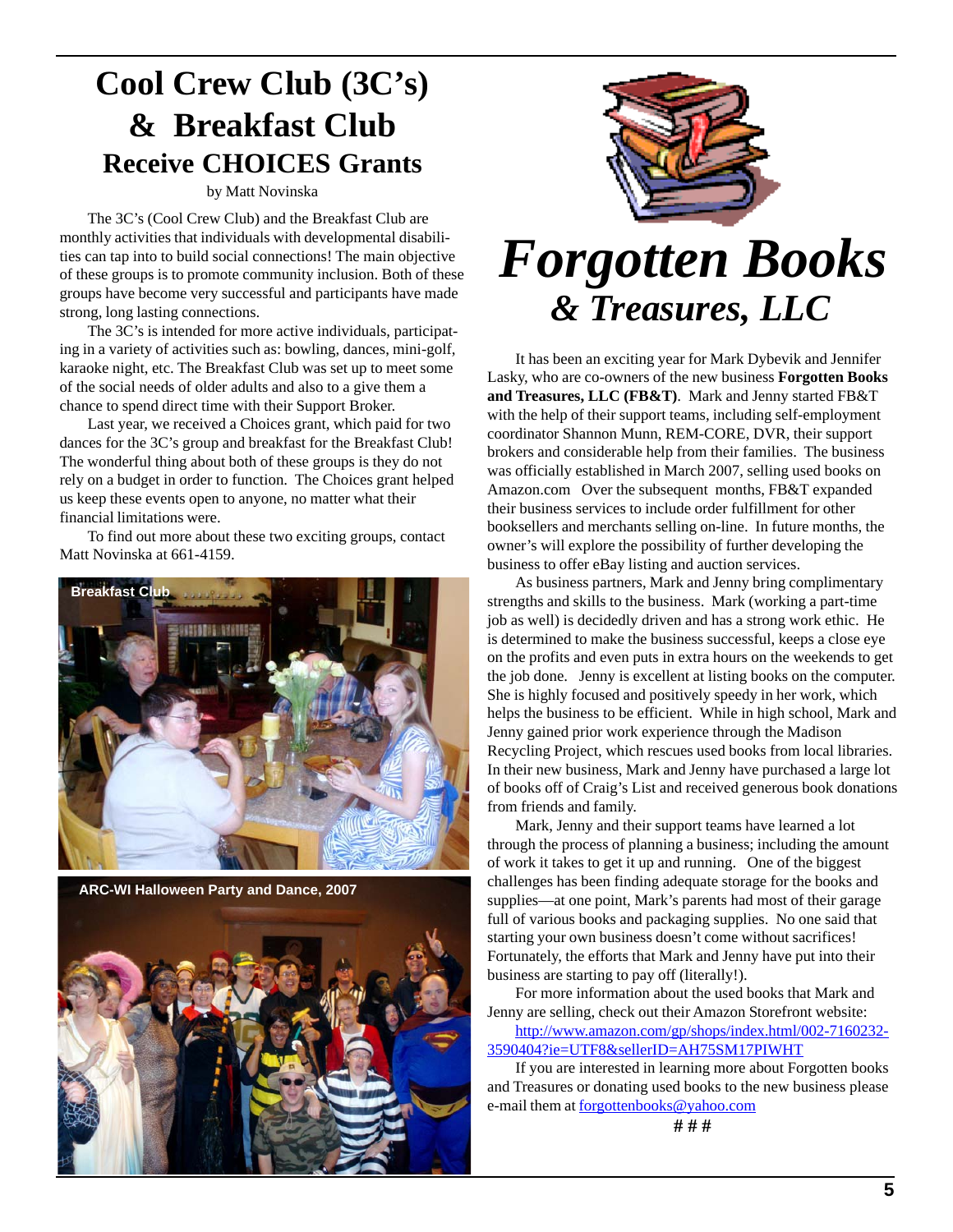

## **INFOSHARE September 2007 Presents Diversity Fest**

By Jeffrey Johnson and Yara Bell

The Waisman Center hosted its first Diversity Fest on Friday, September 21<sup>st</sup>, 2007. It was held at the Jennie and Kyle Preserve on Post Rd. Rachel Weingarten put together cookbooks with recipes from people all over Dane County and they were given out during registration. Some students from Tibia Massage School came to offer free massages to everyone that wanted one.

A group of People First members were selling hot dogs and popcorn during the festival. There was also soda and water for sale at a different booth. It was a very hot and windy day. Encore put on play about diversity called Free Diversity.

> Paul White and Dan Rossiter gave introductions of the day's events. My friend Cindy Bentley did a talk on diversity. Lasisi talked about his life in Africa. He played some music after he spoke. At the end of the Fest a band called The Figureheads played.

> There were a lot of people selling books and their own artwork. They had face painting too. The day seemed like a lot of fun for everyone. At the end of the fest, there was a dragonhead dance.

> > **# # #**

More photos from Infoshare can be seen at: **www.waismanoutreach.shutterfly.com**



**6** *CHOICES*, Winter 2008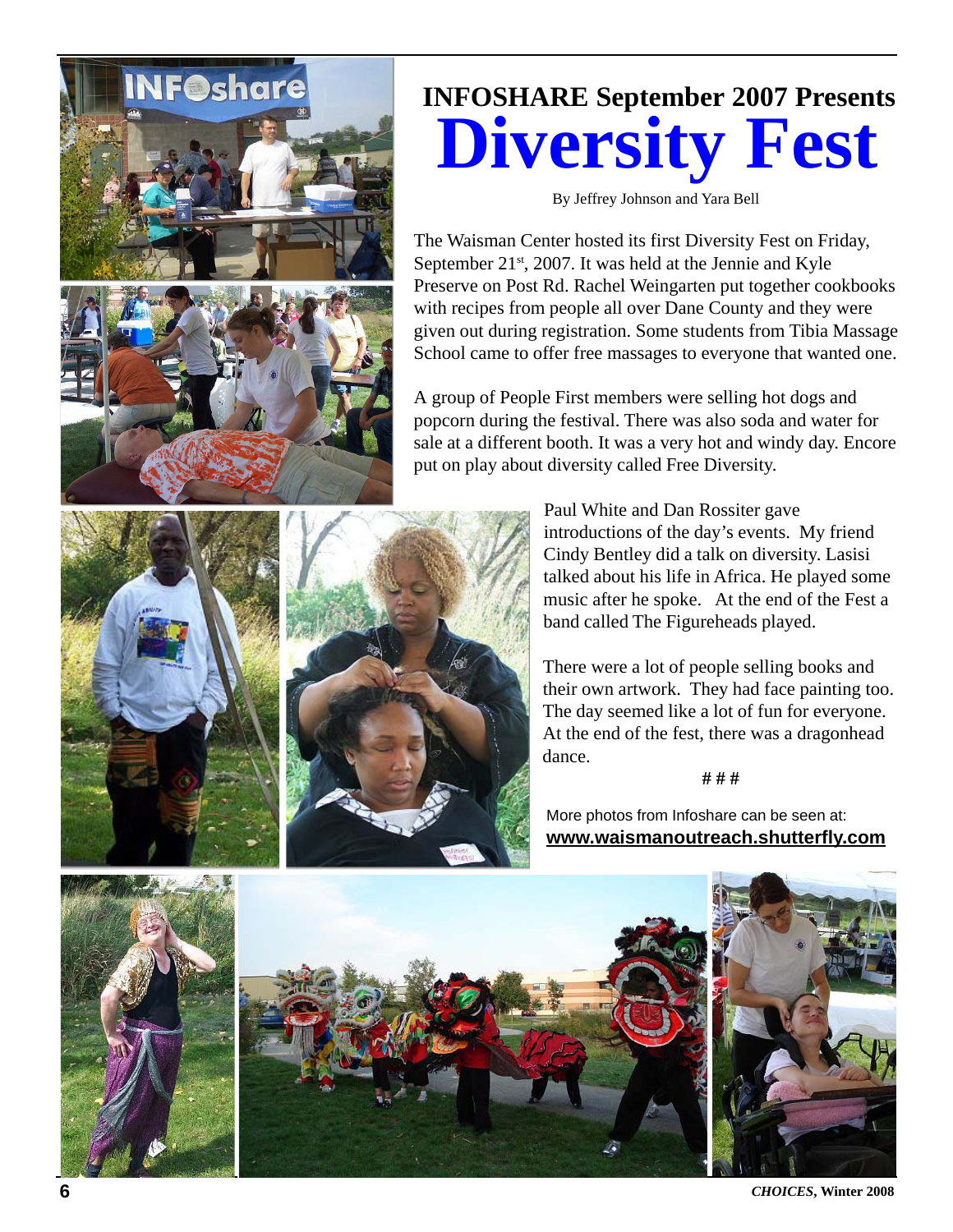

## PEOPLE FIRST OF DANE COUNTY

**People First meetings are held on the 3rd Tuesday of every month from 5:30 to 7 p.m. Meetings are held at 122 E Olin Avenue Suite 100.**

**Future meeting dates: January 15, February 19, and March 18**

## College of Direct Support

### **New Web-based Training for Direct Care Staff** WORC

by Amber Jensen



On November 1, 2007 the Waisman Center began an exciting new pilot program called the College of Direct Support (CDS). CDS is a web-based training system for direct care staff designed to improve their skills in caring for people with a variety of disabilities and to bring greater professionalism to the to the important work of direct care. The Waisman Center is working together with Community Living Connections (CLC), Work Opportunities in Rural Communities (WORC),

and Creative Community Living Services (CCLS) on the pilot with the goal to increase consumer satisfaction and to increase retention of direct support professionals.

## ARTworking WORKS

WORC's ARTworking program is going strong! We have been helping artists to develop their skills, expand their creative range and polish the presenta-tion of their art and art-product since July. We have also coordinated the participation of small groups of artists in sales events such as the Williamson St Fair. In December we hosted a Holiday Gift Fair and Cookie Walk in order to give artists a chance to sell products before the holiday and also to raise money to buy supplies for ARTworking artists. To read about ARTworking, see images of artist's work and see pictures from sponsored events, visit www.artworking.org. You can also contact the artworking coordinator, Lance Owens, at info@artworking.org or by calling (608) 442-5294 ext. #221.



# **Partners With Innovative Local Food Business**

by Janet Estervig

WORC, Inc. has embarked on a partnership with Porchlight Products, an innovative business venture that connects Dane County farms and Madison restaurants. Porchlight Products has access to the harvests of local farms, which they then process with the help of WORC consumers and sell to Madison restaurants. Their products include jams, crackers and pasta. It has been exciting for WORC to be on the ground floor of this new business venture and participate in this partnership. When restaurants get their food locally, it helps the environment by cutting down on the transportation and fuel use in food delivery. As Nancy Christy put it, "How we treat the resources that we have ... human and environmental... ultimately affects all of us. It's our world, our community."

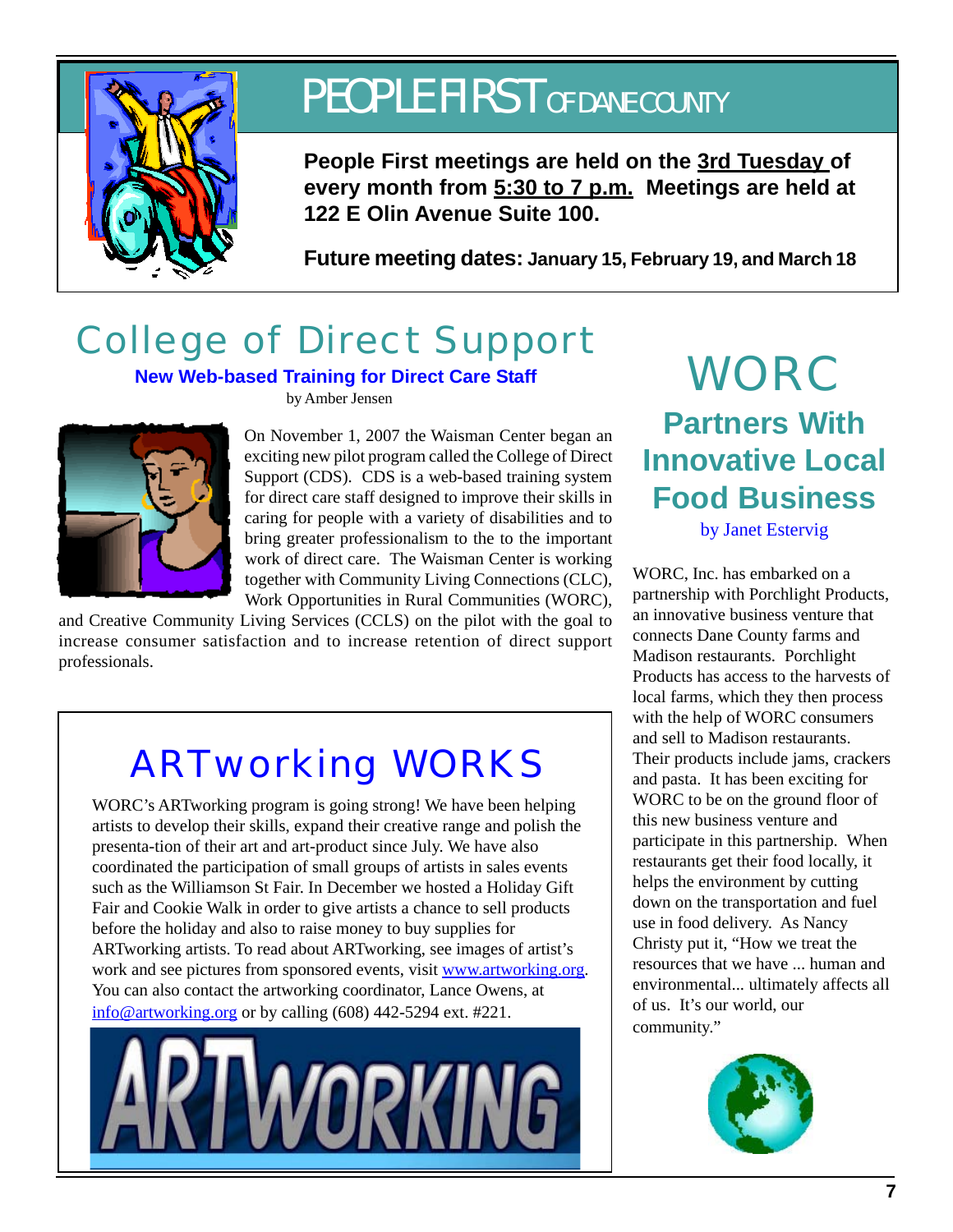# **Three Days in the Dells**

**Statewide Conference on Family Care and SDS**

By Paul Valinskas and Kris Gildseth

s we started to pick up speed and As we started to pick up speed and<br>whipped around yet another sharp corner, Paul started laughing louder as I held on tight and exclaimed "maybe this wasn't such a good idea!?" I'm not talking about the car ride to the Self Determination Conference but the monster waterslide that Paul talked me into trying out with him at the Kalahari water park after a structure ridden day of conference sessions. Workshops, water park rides, and lots of new, friendly faces and conversations filled up our 3 days there.

 A little background: In August of 2007 Paul made a significant change in his life. He moved out of his family home in Sun Prairie and into his own home here in Madison. I am Paul's live-in, caretaker, and friend. Paul and I were fortunate enough to be able to attend the 1st Annual WCDD Self Determination Conference

thanks to the generous Elsie Shaw foundation scholarships we applied for and received. Paul was interested in the conference partly because it was held at the Kalahari Resort in Wisconsin Dells. It was also an opportunity to learn more about the rights of people with disabilities to make choices about their own lives, to have the same rights and responsibilities as everyone else, and to speak and advocate for themselves. He was extremely excited about going.

**P** aul's favorite parts of the conference were using the private Jacuzzi in his room, getting to talk to lots of private Jacuzzi in his room, getting to talk to lots of people about his life, raising his hand to share input during many sessions, meeting new people over meals together, the fitness center workouts, and of course, the water park. While in one of the water park hot tubs Paul looked at me smiling and said "Now THIS is what I call a vacation!" He only wished there had been more time to enjoy it all.

Paul had a meaningful learning experience thanks to the conference. When Paul first moved into his new house, he had no interest in my suggestion of getting a



membership at the YMCA. I picked up an application anyway and tucked it away in his files just in case he changed his mind. Periodically, I brought it up to Paul but his response was the same…no, not interested. One of the sessions he chose to attend during the conference was playing "bingo." It was a version of bingo where we discussed each square that showed a picture of various categories (health & fitness, transportation, living situation, etc.) and then decided whether it was a category we wanted more improvement in. If our goals/dreams were not being met we placed a game piece on that square. Paul's bingo card filled up quickly and one of the squares he was interested in having help with was the "health & fitness" category. He then brought up to me the fact that he was now interested in getting a "Y" membership and the next day even spent some time in the Kalahari fitness center on his own. Upon our arrival home from the conference Paul and I filled out the needed forms and he is now awaiting his final scholarship letter from the "Y" so that we can go and get him his card.

**# # #**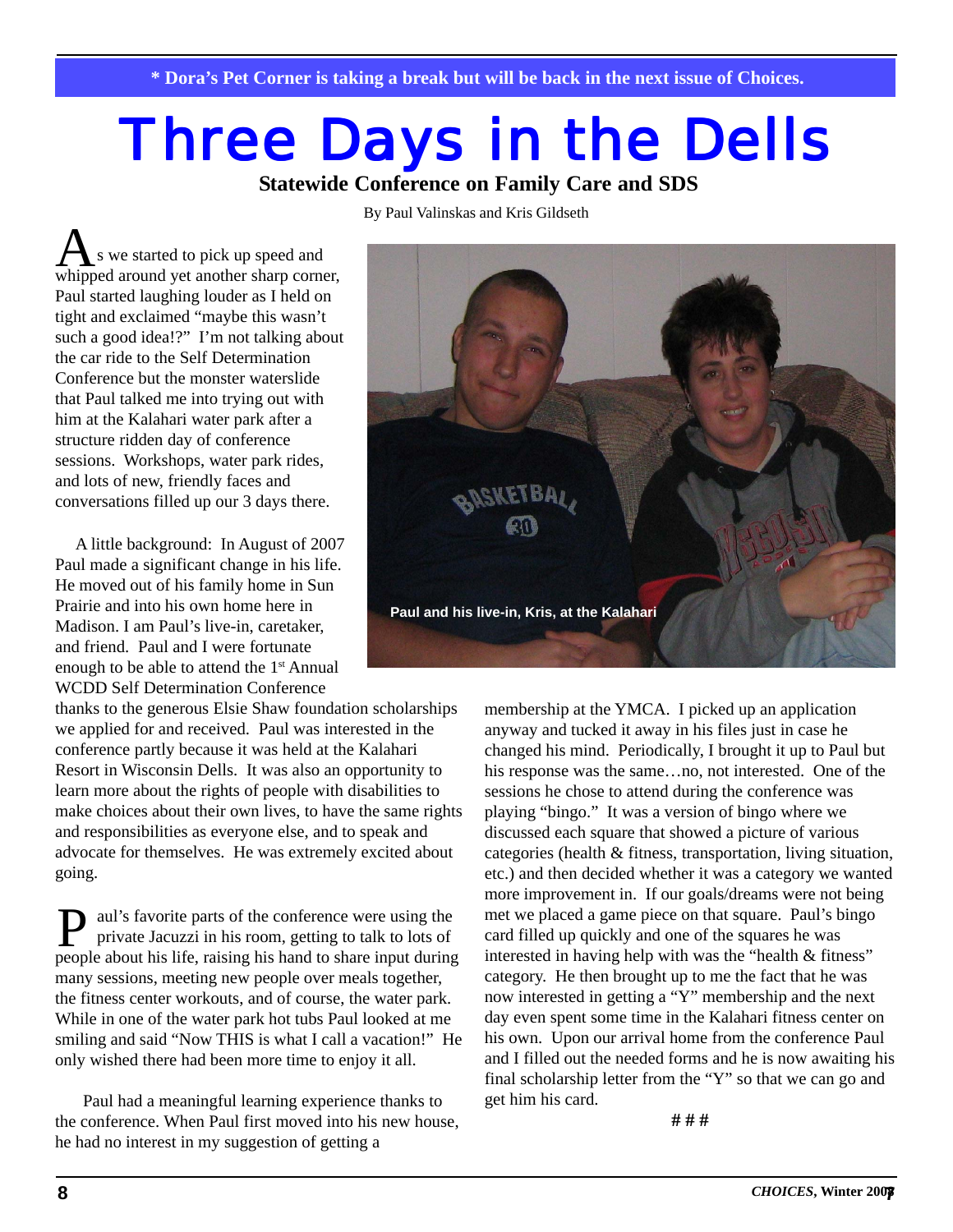### **ON THE STREET INTERVIEW INTERVIEWS**

## **The question for this issue was...**

*What's your favorite wintertime activity?*



**leagues.** "Steve B: "Downhill skiing at **Jerel T: "Joining**<br>" leagues." **Devil's Head."**



**Jerel T: "Joining bowling**



**Jen K: "The Winter Ball Dance and watching men's and women's Badger basketball games."**



**Brandon S: "Snowball fights and sledding."**



**Bryan S: "Ice fishing with my dad and swimming".**